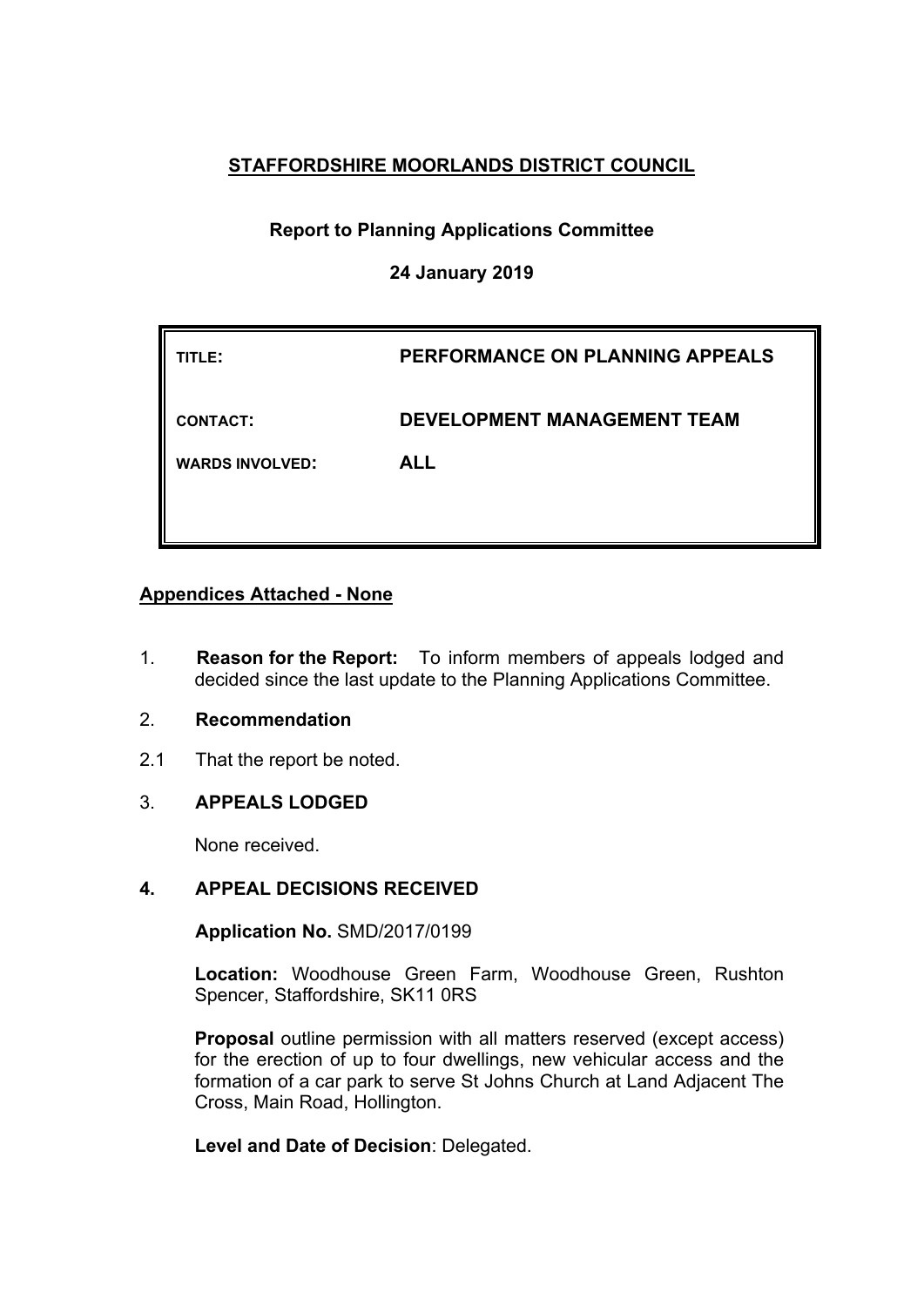**Recommendation**: Minded to Refuse

**Decision**: Minded to Refused

**Appeal Decision and Date**: Dismissed 18th December 2018

**Method of Decision**: Written Representations

**Major / minor:** Minor

**Inspector:** Kevin Savage BA MPlan MRTPI

**Costs awarded:** No

### **Main Issues:**

 whether the proposed development would provide a suitable location for housing, having regard to the provisions of the development plan and the accessibility of services and facilities, and the effect of the proposal on highway safety.

## **Conclusions:**

The Inspector concluded:

- the dwellings would be within a location with poor access to services and facilities to meet daily needs. Whilst I accept that the Framework recognises that opportunities to maximise sustainable transport solutions will vary between urban and rural areas, the proposal, through its location, would not encourage use of public transport, walking and cycling and would therefore conflict with a key aim of the Framework. The proposal would not, therefore, represent an appropriate location for housing,
- the proposal would introduce considerable additional vehicular movements onto a narrow, constrained rural road, creating conflict with existing traffic. I accept that the appellant has made efforts to address the technical concerns raised by SCC. However, I am not persuaded that these alterations and the proposed church parking would sufficiently mitigate for the increased volume of traffic, and resulting vehicular and pedestrian conflict, generated by the development. The proposal, therefore, would have an adverse effect on highway safety and would conflict with Policies DC1 and T1
- The provision of 12 parking spaces would provide a facility for those attending church services. However, for the reasons set out above, I find that this would not be without potential drawbacks, and I am not persuaded, based on the evidence before me, that parking problems are so severe as to require the proposed solution, or that it would fully address existing problems. Therefore, overall, I ascribe limited weight to this benefit.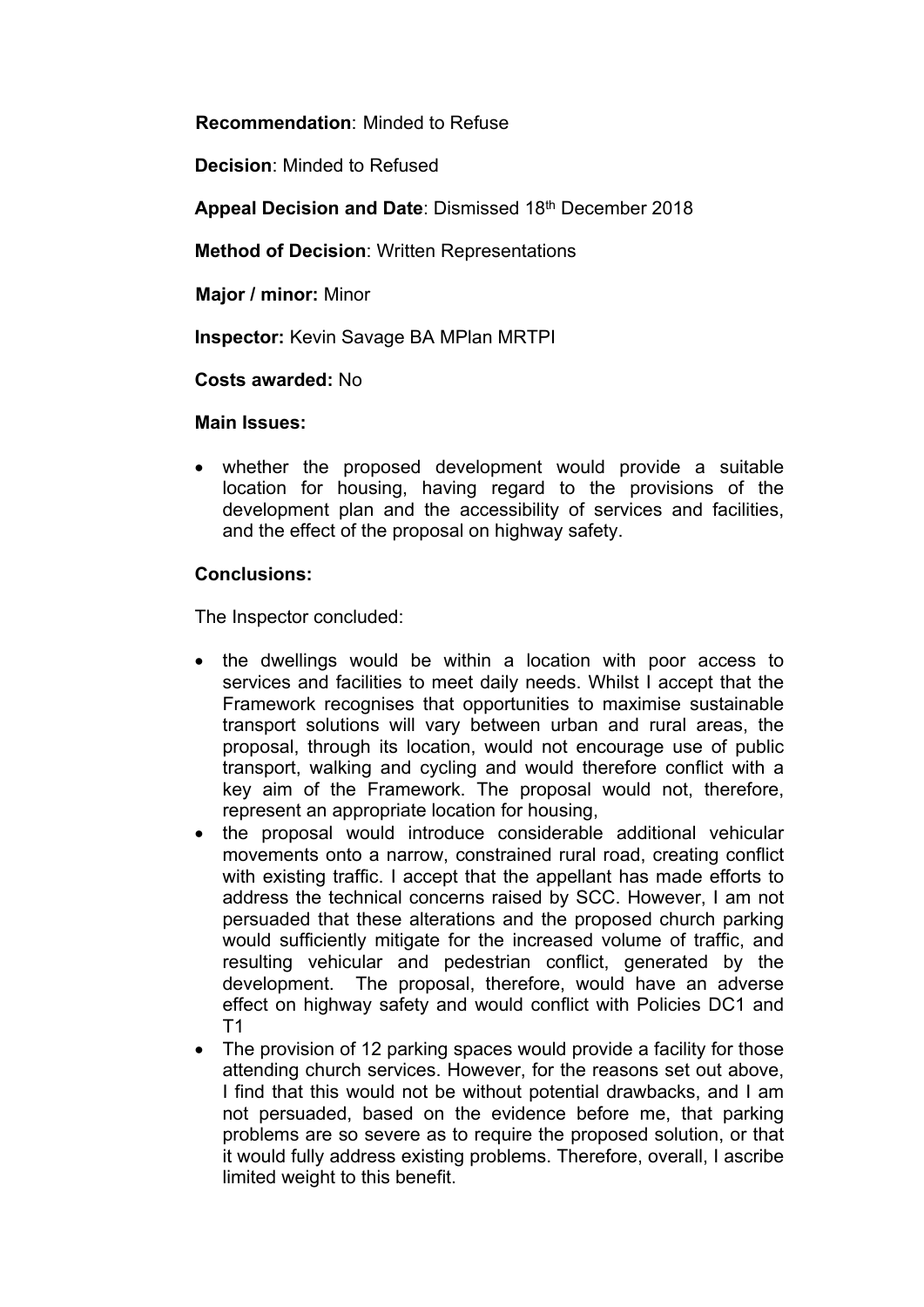The appellant refers to a recent decision by the Council to permit development of nine dwellings on a site at Tearne Quarry in Hollington1, despite the findings of the Inspector in an earlier appeal relating to the Star Inn public house2, to which the Council has referred. I note in the Tearne Quarry case that the Council drew a distinction with earlier appeal cases. The quarry site is previously developed land and the number of dwellings proposed was a further variable factor in the planning balance. The appeal decision included a reason for refusal in respect of character and appearance, which is not at issue in the present case. Given these different material considerations, I do not find these developments to be directly comparable to the appeal before me, and they attract limited weight in my considerations

### **Officer Comment:**

 This is a good decision for the Council and it is encouraging that the Inspector has supported the Council on both sustainability and highways grounds.

**Application No.** SMD/2017/0513

**Location:** Heather Hills, Birchall Lane, Leek, Staffordshire, ST13 5RA.

**Proposal** 'erection of a single dormer bungalow and detached garage in part former garden.

**Level and Date of Decision**: Committee 3 November 2017.

**Recommendation**: Approve

**Decision**: Refused

**Appeal Decision and Date**: Dismissed **20 December 2018**

**Method of Decision**: Written Representations

**Major / minor:** Minor

**Inspector: Rachel Walmsley BSc MSc MA MRTPI**

**Costs awarded:** No

**Main Issues:** 

• The main issue is the effect of the proposed development on the character and appearance of the area.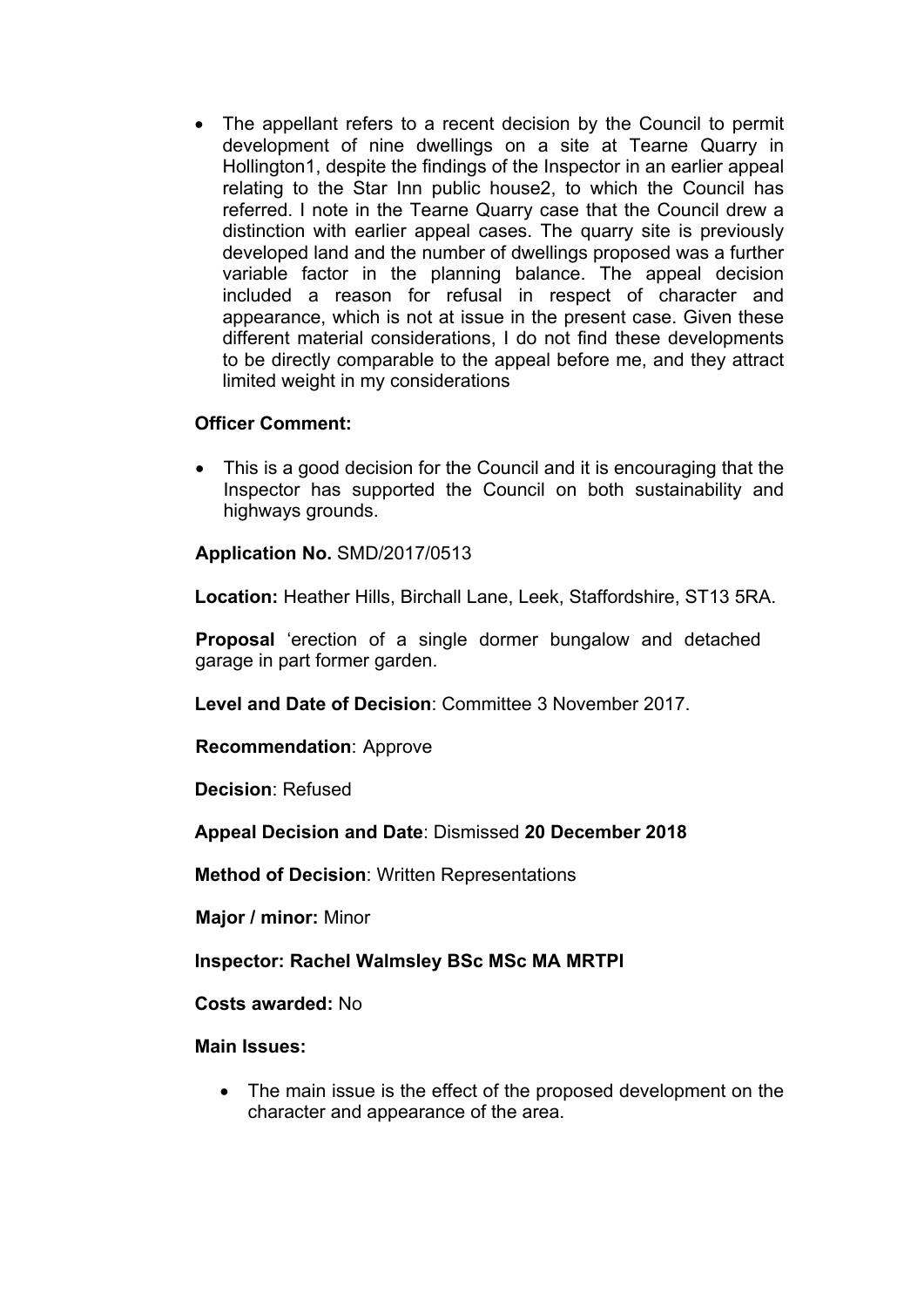## **Conclusions:**

The Inspector concluded:

- The development would occupy much of the plot's width with less space between the built development and the site's boundaries than for other houses in the area. This lack of spaciousness would result in the development appearing cramped and incongruous against the more spacious arrangement of existing properties. I am aware that further away from the site, outside of Birchall Lane, properties are set within smaller plots. However, given the distance of these properties from the appeal site they do not form the site and therefore have little bearing on the appropriateness of the development proposed.
- The proposed dwelling would also be much closer to Birchall Lane than the existing houses within the street. I understand the rationale for this, to protect the privacy of neighbouring occupiers and to comply with the Supplementary Planning Guidance2. Nonetheless positioned in this way the dwelling would appear overly dominant within the street and harmful to the area's spacious character. Exacerbating this effect would be the wall and hard landscaping to the front of the site in connection with ground excavations required. The soft landscaping proposed would help to lessen the visual harm of these works. Nonetheless the trees proposed would not obscure the wall entirely, nor would they mitigate the visual impact of any vehicles parked on the frontage. As such vehicles parked on the frontage, combined with the wall would be unduly prominent within local views, adding to the harm that I have identified

### **Officer Comment:**

- This is a good decision for the Council and has demonstrated that again that the Council is correct in expecting high standards of design throughout the Moorlands.
- It is also noted that an application for costs was made and it is very pleasing to note that the application was dismissed, the Inspector concluding that the Council had acted reasonably in its refusal of the application

## **Application No.** SMD/2017/0813

**Location:** Land South of Hill Crest, Sutherland Road, Longsdon

**Proposal** 'outline permission for up to three dwellings including approval sought for access.

Level and Date of Decision: Delegated 16<sup>th</sup> March 2018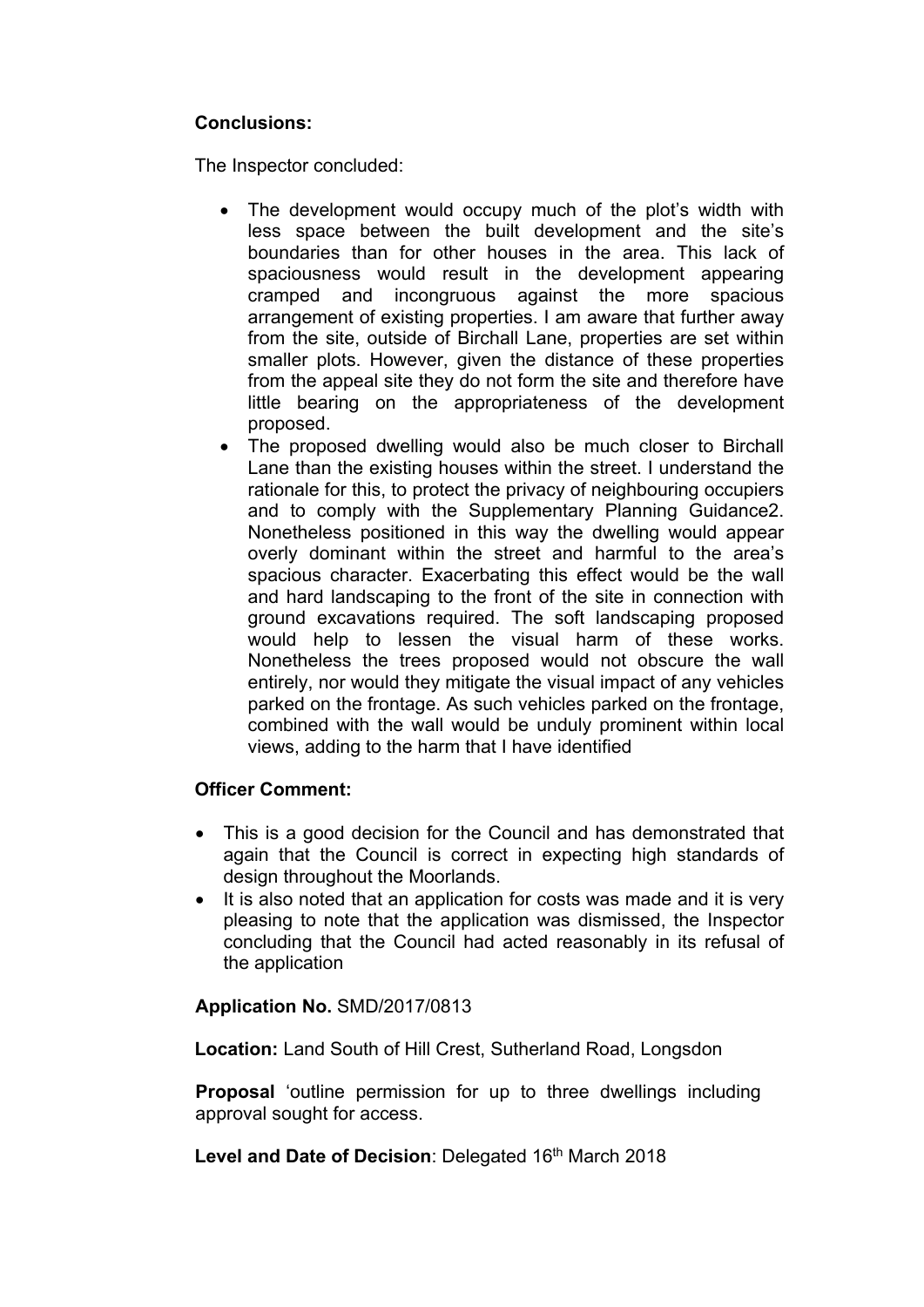### **Recommendation**: Refuse

**Decision**: Refused

**Appeal Decision and Date**: Dismissed 7 th November 2018

**Method of Decision**: Written Representations

**Major / minor:** Minor

**Inspector:** Kevin Savage BA MPlan MRTPI

**Costs awarded:** No

**Main Issues:** 

- Whether the proposal would be inappropriate development in the Green Belt having regard to the Framework and any relevant development plan policies;
- The effect of the proposal on the openness of the Green Belt and the purposes of including land with it;
- If the proposal is inappropriate development, whether the harm by reason of inappropriateness, and any other harm, is clearly outweighed by other considerations so as to amount to the very special circumstances

## **Conclusions:**

The Inspector concluded:

- The Council argues that the proposed dwellings would not amount to 'limited infilling', due to the large width of the gap in which they would be located. There is no definition of 'infill' within national policy or any local policy or guidance to which I have been referred. However, a straightforward interpretation of the term would indicate that the development would occupy a gap between two buildings or developments. In this case, the existing site forms a significant break in the built form on this side of Sutherland Road, which permits clear views over the surrounding countryside. Whilst there are trees which act as a physical and visual barrier within the space between the appeal site and 'Boscobel', the gap between them is nonetheless significant, and an expanse of open countryside clearly separates built development on this side of Sutherland Road. Therefore, I would not regard this gap in the built form as limited in extent or scale.
- I find the character of Longsdon to be that of a dispersed linear settlement, stretched over some distance on the A53, Sutherland Road and other surrounding roads. Large gaps are frequent between dwellings where views of the open countryside can be experienced, reinforcing the rural character of the area. To interpret 'limited infilling'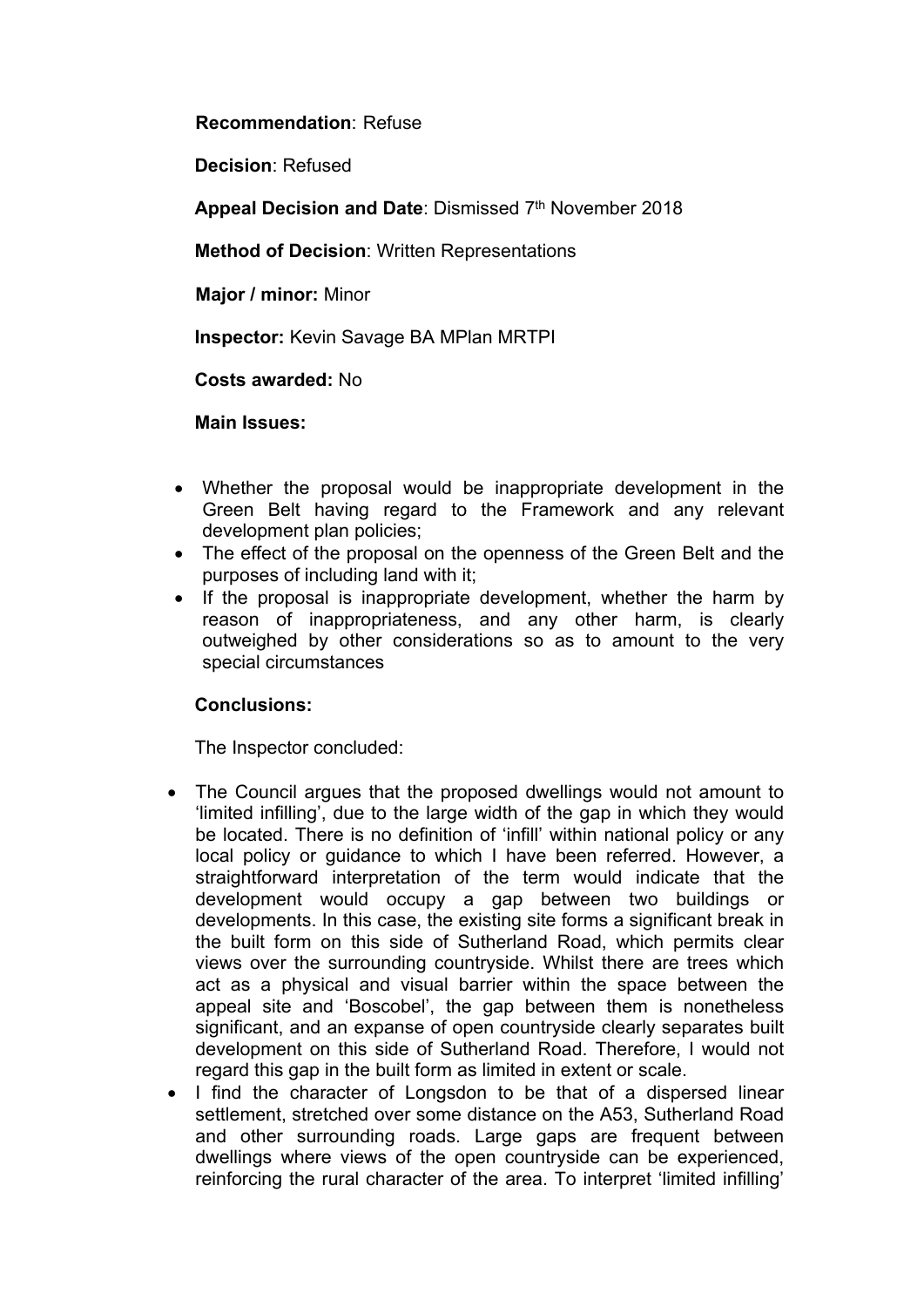to apply to gaps such as that around the appeal site would potentially be to permit extensive housing development over long frontages, and effect significant change in the scale and character of the village. To my mind, this is not the purpose of exception e) of paragraph 145 of the Framework

### **Officer Comment:**

 This is another very useful decision which supports the strong line which the Council has been taking in its defence of the Green Belt and also is of further assistance in the interpretation of what constitutes "limited infilling within a village".

### **Application No.** SMD/2018/0301

**Location:** Limerick Farm, Devils Lane, Longsdon, Staffordshire, ST9 9QP

**Proposal** 'proposed first floor extension with external alteration to north elevation and internal alterations'.

**Level and Date of Decision**: Delegated 20th July 2018

**Recommendation**: Refuse

**Decision**: Refused

**Appeal Decision and Date**: Dismissed 11th January 2019

**Method of Decision**: Written Representations

**Major / minor:** Minor

**Inspector:** Julie Dale Clark BA (Hons) MCD DMS MRTPI

**Costs awarded:** No

### **Main Issues:**

- (i) whether the proposal would be inappropriate development in the Green Belt, taking into account the effect of the proposal on the openness of the Green Belt; and,
- (ii) (ii) if the development is inappropriate, whether the harm by reason of inappropriateness, and any other harm, is clearly outweighed by other considerations, so as to amount to the very special circumstances necessary to justify the development.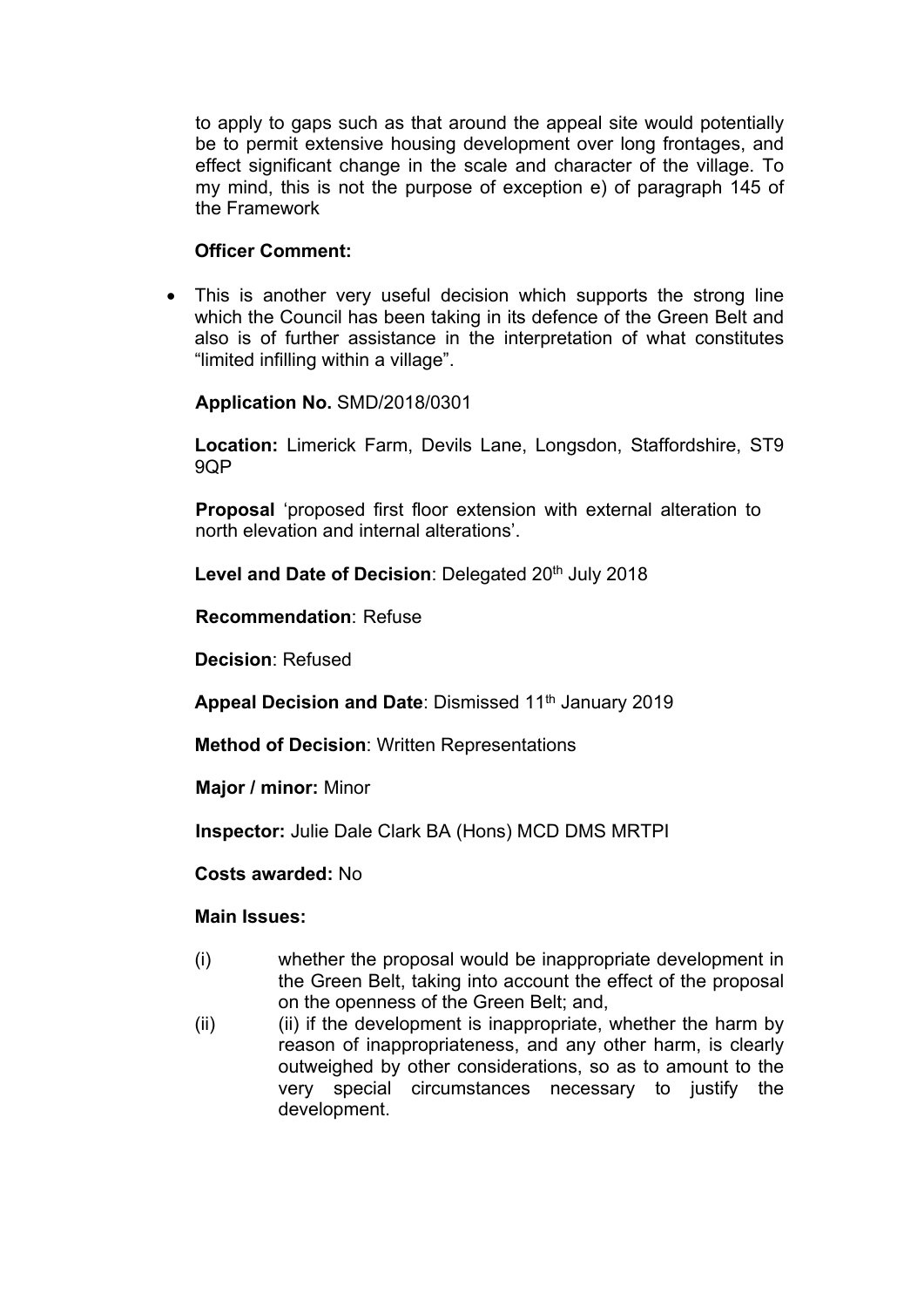# **Conclusions:**

The Inspector concluded:

- The house has been extended in the past but, according to the appellants, this involved demolition of existing buildings. The appellants therefore dispute that the resulting building is disproportionate to that which originally existed. However, some of the demolition that took place seems to have occurred to allow for the alterations to the original house, including incorporating an outbuilding into the fabric of the house. Two extensions have also been approved to the property. These have been built.
- Whether the outbuildings are taken into account or not, the appellant's claim that the increase resulting in the proposed extension would be extremely small. Although there seems to be some acceptance that previous works have amounted to disproportionate additions (figures of an increase from 103% to 109% or from 81% to 83% are quoted). I do not accept that previous demolitions should be taken into account at this time.
- The building has previously undergone substantial extensions which amount to disproportionate additions. Whilst the extension would increase these by a modest amount, incremental increases however small do not mean that the additions are any less disproportionate. The framework makes it clear that disproportionate additions above the size of the original building are inappropriate. This therefore carries significant weight.
- The extension would not extend the footprint of the house but would comprise a small infill at first floor level.
- Due to the scale and position of the proposed extension, I do not consider that the openness of the Green Belt would be harmed
- The, proportions and general appearance would not appear out of keeping with the house as it appears now. I do not consider that the proposal conflicts with Policy DC1 or the Design Guide.
- I have not found harm to the character and appearance of the dwelling nor to the openness of the Green Belt. However, the harm caused by inappropriateness carries substantial weight and I have only given limited weight to the other considerations raised.

## **Officer Comment:**

This case involved a relatively small addition to a property in the Green Belt. However, the Inspector dismissed the Appeal because the property had already been significantly extended and when taken cumulatively with previous additions the proposal would be disproportionate and therefore inappropriate development in the Green Belt. It is interesting to note that this conflict with policy in principle alone was sufficient to dismiss the Appeal despite concluding that due to the small size of the extension, the openness of the Green Belt would not be harmed.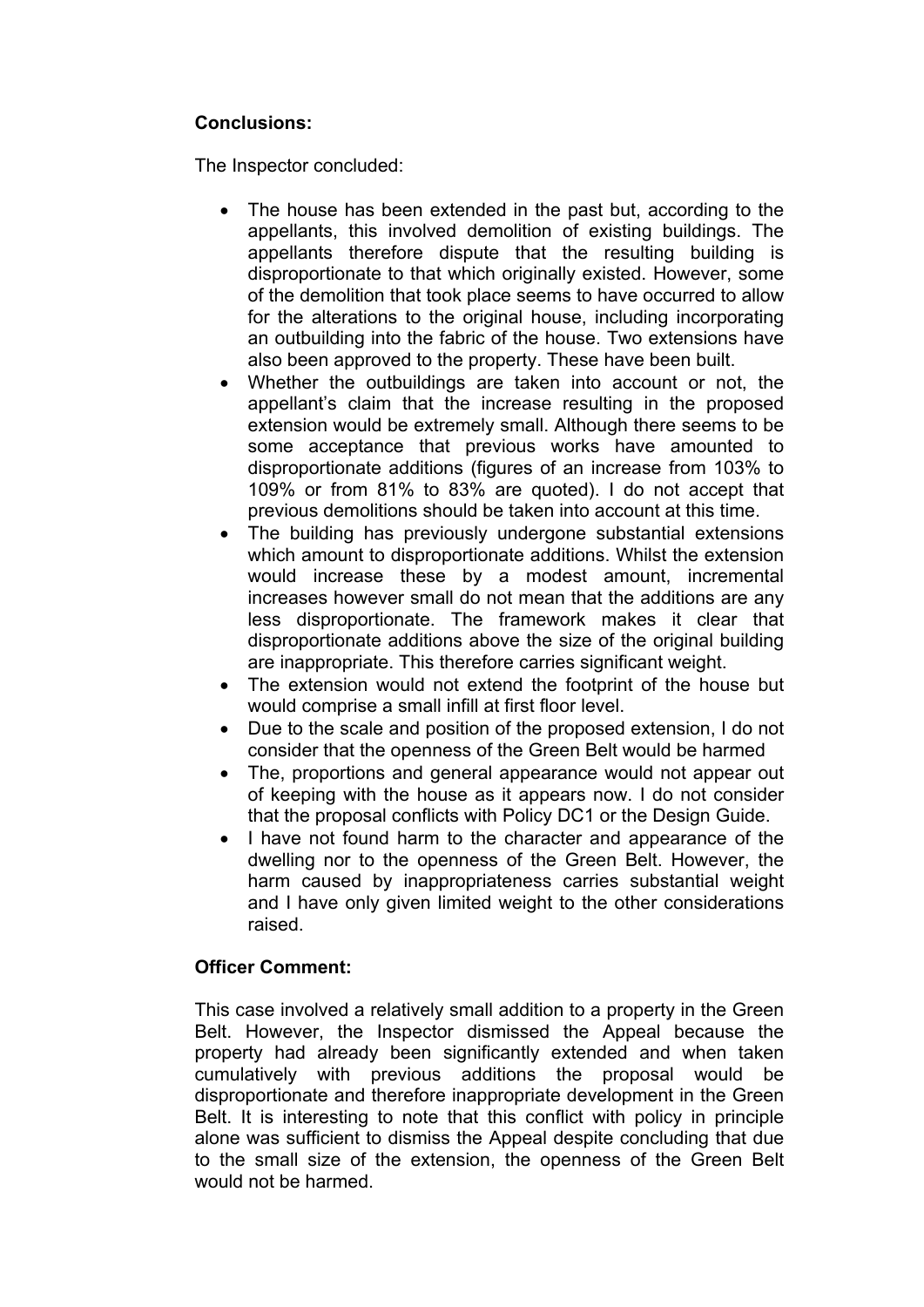### **Application No.** SMD/2018/0322

**Location:** 1 Moorville Cottages, Leek Road, Moorville, Cellarhead

**Proposal** Conservatory

Level and Date of Decision: Delegated 27<sup>th</sup> July 2018

**Recommendation**: Refuse

**Decision**: Refused

**Appeal Decision and Date**: Dismissed 11th January 2019

**Method of Decision**: Written Representations

**Major / minor:** Minor

**Inspector:** Julie Dale Clark BA (Hons) MCD DMS MRTPI

### **Costs awarded:** No

#### **Main Issues:**

- whether the proposal would be inappropriate development in the Green Belt, taking into account the effect of the proposal on the openness of the Green Belt; and,
- if the development is inappropriate, whether the harm by reason of inappropriateness, and any other harm, is clearly outweighed by other considerations, so as to amount to the very special circumstances necessary to justify the development.
- if the development is inappropriate, whether the harm by reason of inappropriateness, and any other harm, is clearly outweighed by other considerations, so as to amount to the very special circumstances necessary to justify the development.

### **Conclusions:**

The Inspector concluded:

 The Council state that the house has been fairly extensively extended in the past. It refers to its records and historical maps which indicate an increase of over 100% over and above the original house. The appellant has not disputed this. Whilst the conservatory, in itself, would be relatively modest the cumulative increases above the size of the original dwelling would amount to a disproportionate addition over and above the size of the original building. It would therefore conflict with the Framework. This carries substantial weight.